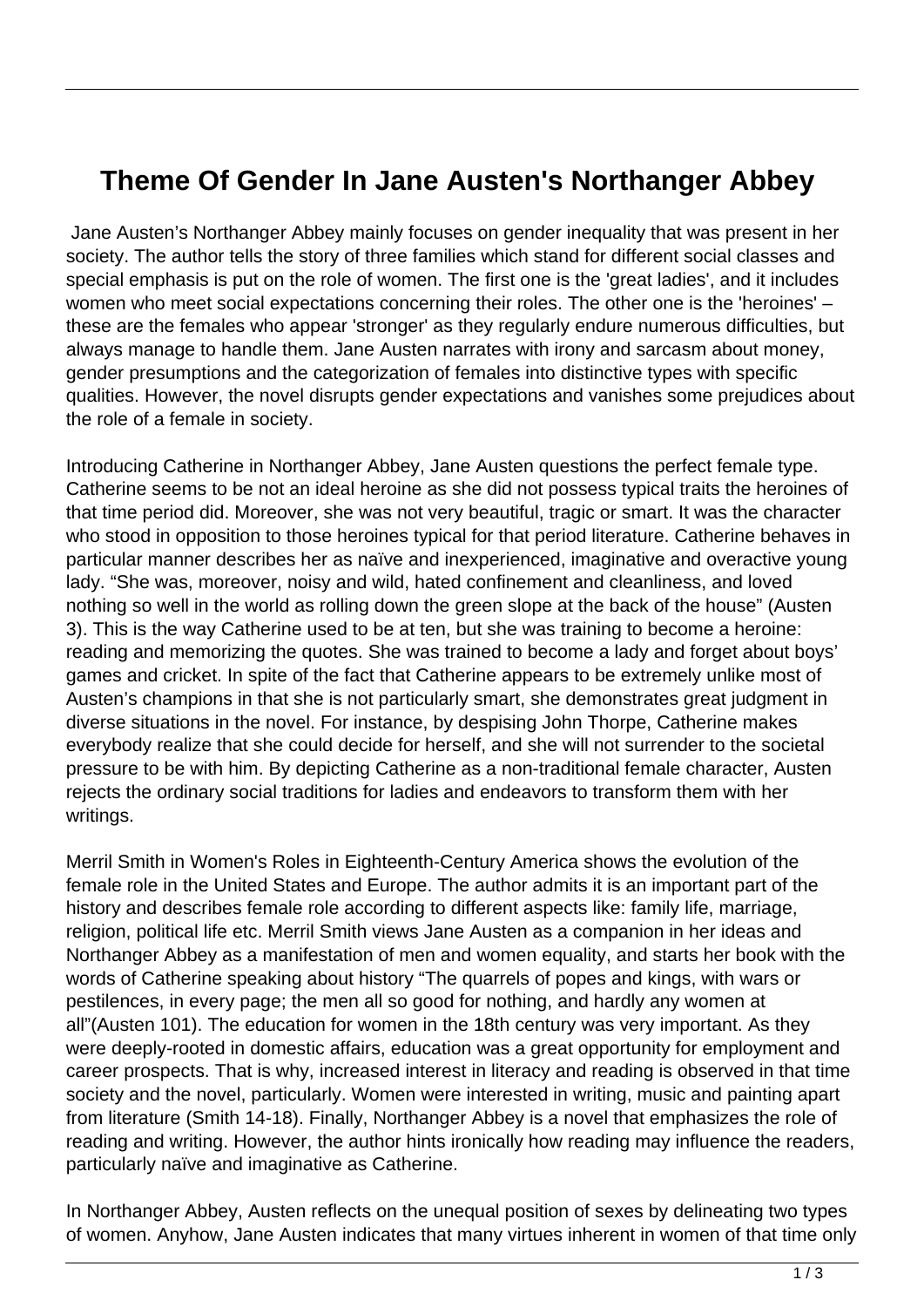demean and abuse them in the larger society. While women showcase these virtues in order to meet social expectations, they consistently deceive as they act powerless in order to perform these virtues. Most likely, they do not realize that their adjustment to these societal needs is an acceptance of the growing disparity in gender roles.

Rachel Evans in The Rationality and Femininity of Mary Wollstonecraft and Jane Austen describes the methods and ways Mary Wollstonecraft and Jane Austen used to fight for female rights – both in fiction and writing. This theme is observed in many Austen's fictional works. "This critique of the master-slave relationship between men and women shows how Austen engages with Wollstonecraft argument that there is a master-slave relationship implicit in gender politics"(Evans 21). In Northanger Abbey, Jane Austen puts emphasis on both the pretence of the women's demonstrations of the virtues and the suppositions behind these virtues. She demonstrates how many of these demonstrations are executed simply to satisfy the opposite sex, and for them to do this, women regularly must be submissive to the opposite sex. At that time, compliance seemed to be a quality a real female trait. Prevalent works of that time additionally show humility as an attribute of every self-respecting lady. However, a well-known feminist of the 18th century, Mary Wollstonecraft, considers humility as an example of craftiness. Jane Austen seems to agree with Wollstonecraft as she evaluates the use of craftiness by 'great ladies' in Northanger Abbey. She thus alludes that it is the fact that this women's shortcoming is viewed as an ideal quality for a 'great lady'. Moreover, the very intention to satisfy and please men demonstrates ladies' inferiority comparing to men's position in performing gender roles.

Austen's sentiments about women's roles seem to remain constantly in Northanger Abbey. She ridicules these desirable qualities that 'great ladies' are expected to have through mocking the depiction of such type of women. At some point, the heroine of the story Catherine was very embarrassed at her ignorance, as she could not compete with the male character Tilneys in some rather intellectual discussions. Here Austen portrays this as so-called 'misplaced embarrassment'. She also believes that even in case a lady is excessively shrewd and clever, it would be wise to conceal such traits. According to societal standards of those times, a woman is supposed to know less than a man, and if a lady happens to be extremely smart and shrewd, she needs to act stupid in order to qualify to be called a "great lady'. This was the only way for a woman to match her role of a 'great lady', and hence, to satisfy men's desire for dominance and superiority. Jane Austen goes further when she says that for a good young lady, natural foolishness is a real advantage. She also says, 'imbecility in females is a great enhancement of their personal charms". With such dissimulation in the characteristics of 'great ladies', it is maybe rather improper to categorize women regarding these qualities.

In her work Northanger Abbey, Jane Austen clearly mocks different authors who accept the idea that women should always remain naive. She straightforwardly addresses this when she states, 'the advantages of natural folly in beautiful girl have been already set forth by the capital pen of a sister author'. Austen recalls the recommendations that ladies of her time received from such men as, Dr. John Gregory, and she truly believes that ladies ought to use their brains. Moreover, by depicting Mrs. Allen as a materialistic and moronic female character, Austen just further criticizes this type of women. Mrs. Allen is the ideal representation of the submissive and meek wife that men expected other ladies to be alike. Her lack of mind and inability to think lets her associate with the opposite sex with a capacity of praising the feeling of self-importance in others. Men, for example, Henry Tinley, took pleasure in lack of awareness in women because it let them showcase their knowledge and intellect and to educate the gullible ladies. As the voice